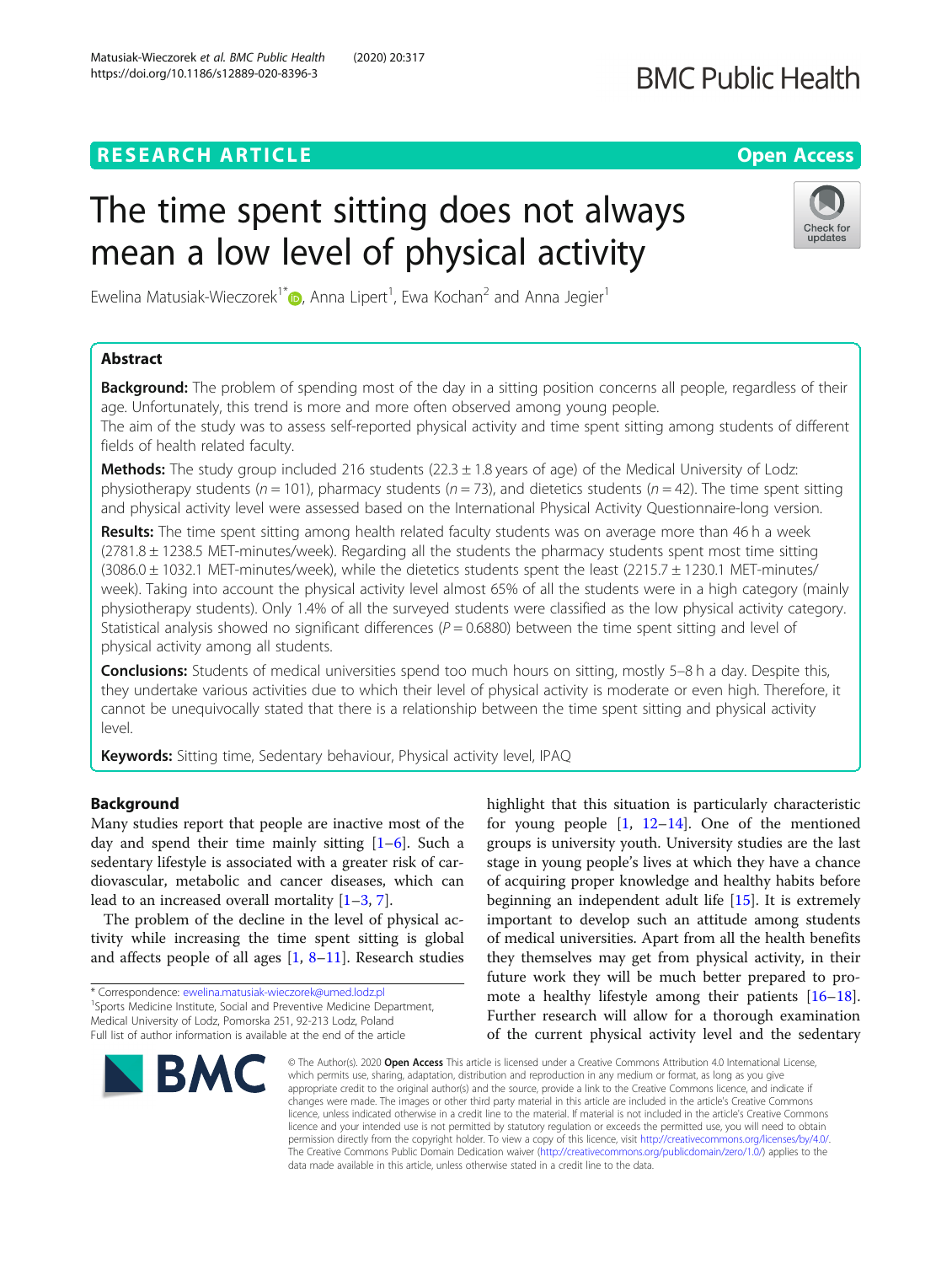behaviour among this group of individuals. To the best of our knowledge this study is the first one to investigate the amount of time during waking hours students of health related faculty spend sitting and then to compare the obtained results with their physical activity level.

The aim of the study was to assess sitting and activity among students of different fields of health related faculty, based on the long version of the International Physical Activity Questionnaire (IPAQ-LV). In the following study, we hypothesized that sitting is not associated with physical activity.

#### **Methods**

The study was conducted in 2018, among 216 students (44 males and 172 females;  $22.3 \pm 1.8$  years of age) of the Medical University of Lodz. The study included physiotherapy students - 101 (46.8%), pharmacy students - 73 (33.8%), and dietetics students - 42 (19.4%). Students who studied only in one of the listed fields of health related faculty were included into the study. The study excluded those who studied simultaneously at more than one of the mentioned fields.

Participation in the study was voluntary. The students were informed about the aims and methods of the study and then they provided written consents for participation in it. Afterwards, the students were asked to complete the long version of IPAQ. They answered questions by indicating the number of days per week and time (in hours and minutes) they spent walking, being involved in moderate, vigorous intensity activities and sitting. The questionnaire referred to the physical activity of the last seven days. Each single activity had to take at least 10 min to be included. The students completed the IPAQ-LV in the presence of an interviewer, who explained any doubts to the respondents. The confidentiality of the data and the anonymity of the participants were ensured throughout the whole study.

When the questionnaires were collected, the data contained therein was processed in accordance with the scoring protocol available at [www.ipaq.ki.se.](http://www.ipaq.ki.se) Based on that information about the time spent sitting during the whole week and average day was obtained and all the participants were classified into the appropriate physical activity levels: low, moderate, high.

#### Statistical analysis

The data in this study was presented as mean values with standard errors.

The relationship between the time spent sitting and the level of physical activity was assessed by ANOVA analysis. The Friedman's post-hoc was also calculated.

All the analyses were carried out using STATISTICA (StatSoft, Inc. version 13, [www.statsoft.com\)](http://www.statsoft.com) and  $P < 0.05$ was considered as statistically significant.

#### Results

First of all, the reliability of the long version of the IPAQ was evaluated by determining the internal consistency. The internal consistency (coefficient Cronbach's α) for the IPAQ was 0.62, which indicated a moderately acceptable reliability and internal consistency. The subscales of IPAQ Cronbach-Alpha reliability coefficient were observed to vary between 0.57 to 0.62.

Based on data collected from IPAQ-LV, it was established that almost 65% of the students represented a high level of physical activity. In this category physiotherapy students formed the largest group (72.3%). Whereas, the moderate activity category was most often represented by dietetics students (41.1%). Only 1.4% of all the surveyed students were classified as representing a low physical activity level (Table [1\)](#page-2-0).

Taking into account the time spent sitting it turned out that all students spent this way on average  $2781.8 \pm$ 1238.5 MET-minutes/week. A detailed analysis of particular fields of health related faculty revealed that the pharmacy students spent on average more than seven hours a day sitting  $(3086.0 \pm 1032.1 \text{ MET-minutes/})$ week), physiotherapy students - almost seven  $(2797.4 \pm$ 1307.0 MET-minutes/week), while the dietetics students about five hours a day  $(2215.7 \pm 1230.1 \text{ MET-minutes})$ week) (Table [1](#page-2-0)).

The comparison of the students of different fields of health related faculty in terms of their time spent sitting showed statistically significant differences between dietetics and pharmacy students ( $d = 0.766$ ;  $g = 0.785$ ; P = 0.001), as well as dietetics and physiotherapy students  $(d = 0.458; g = 0.453; P = 0.015)$ . In both cases, the dietetics students spent the least time sitting.

When assessing the dependency between the time that students spent sitting with their level of physical activity according to IPAQ-LV, it was observed that despite the declared many hours of sedentary behaviour, the vast majority of students were highly physically active. Statistical analysis showed no significant differences  $(P =$ 0.6880) between the time spent sitting and level of physical activity among all students. A detailed analysis of this relationships among students of particular fields of health related faculty also did not reveal statistically significant differences  $(P > 0.05)$ . The characteristics of the time spent sitting and the level of physical activity among all students and students of particular fields of health related faculty was presented in the Fig. [1](#page-2-0).

#### Discussion

The beneficial effects of physical activity on health are emphasized more and more often. At the same time, it is also mentioned that insufficient physical activity or sedentary lifestyle may lead to the development of many diseases and increase general mortality. In this context,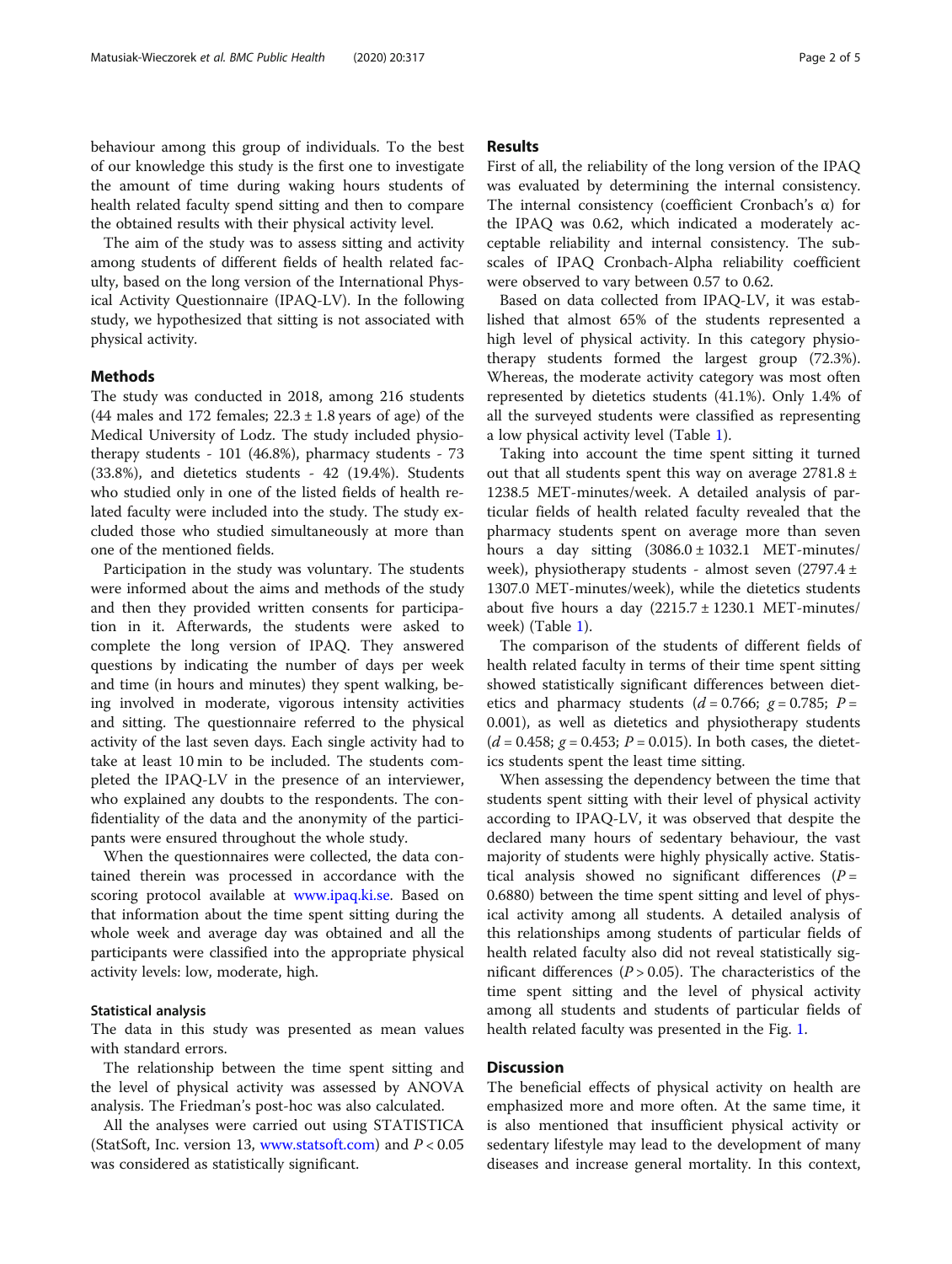| Category          | All students<br>$(n = 216)$ | MET-minutes/<br>week | Physiotherapy<br>students<br>$(n = 101)$ | MET-minutes/<br>week  | <b>Dietetics</b><br>students<br>$(n = 42)$ | MFT-minutes/<br>week | Pharmacy<br>students<br>$(n = 73)$ | MET-minutes/<br>week |
|-------------------|-----------------------------|----------------------|------------------------------------------|-----------------------|--------------------------------------------|----------------------|------------------------------------|----------------------|
|                   | %                           | Mean $(\pm SD)$      | %                                        | Mean $(\pm SD)$       | %                                          | Mean $(\pm SD)$      | $\%$                               | Mean $(\pm SD)$      |
| Low<br>PA         | 1.4                         | $453.7 + 48.3$       | 0.1                                      | $420.0 + 0.0$         | 0.0                                        | 0.0                  | 2.7                                | $470.5 + 54.4$       |
| Moderate<br>PA    | 33.8                        | $1852.1 + 665.1$     | 26.7                                     | $2017.7 + 691.1$      | 38.1                                       | $1879.2 + 710.5$     | 41.1                               | $1688.7 \pm 596.0$   |
| High<br><b>PA</b> | 64.8                        | $8692.6 + 7554.2$    | 72.3                                     | $10,448.4 \pm 9341.8$ | 61.9                                       | $6805.6 + 5006.9$    | 56.2                               | $6763.0 + 3714.0$    |
| Total sitting     |                             | $2781.8 \pm 1238.5$  |                                          | $2797.4 \pm 1307.0$   |                                            | $2215.7 \pm 1230.1$  |                                    | $3086.0 \pm 1032.1$  |

<span id="page-2-0"></span>Table 1 Characteristics of physical activity levels and the time spend sitting according to the IPAQ-LV, among the students of different fields of health related faculty

(PA Physical activity)

it seems important to conduct research that will determine the level of activity and time spent sitting in different groups and populations. One of the groups whose lifestyle should be monitored are students of medical universities. The relation between physical activity and the time spent sitting has an impact not only on their health, but indirectly it also contributes to the promotion of specific healthy habits among patients with whom they will work in the future. For this reason, in our study we focused primarily on the estimation of the time students spend sitting. It was found that on average they spend more than  $46 h$  a week  $(2781.8 \pm 1238.5$ MET-minutes/week) and almost seven hours a day in a sitting position. These results are similar to those

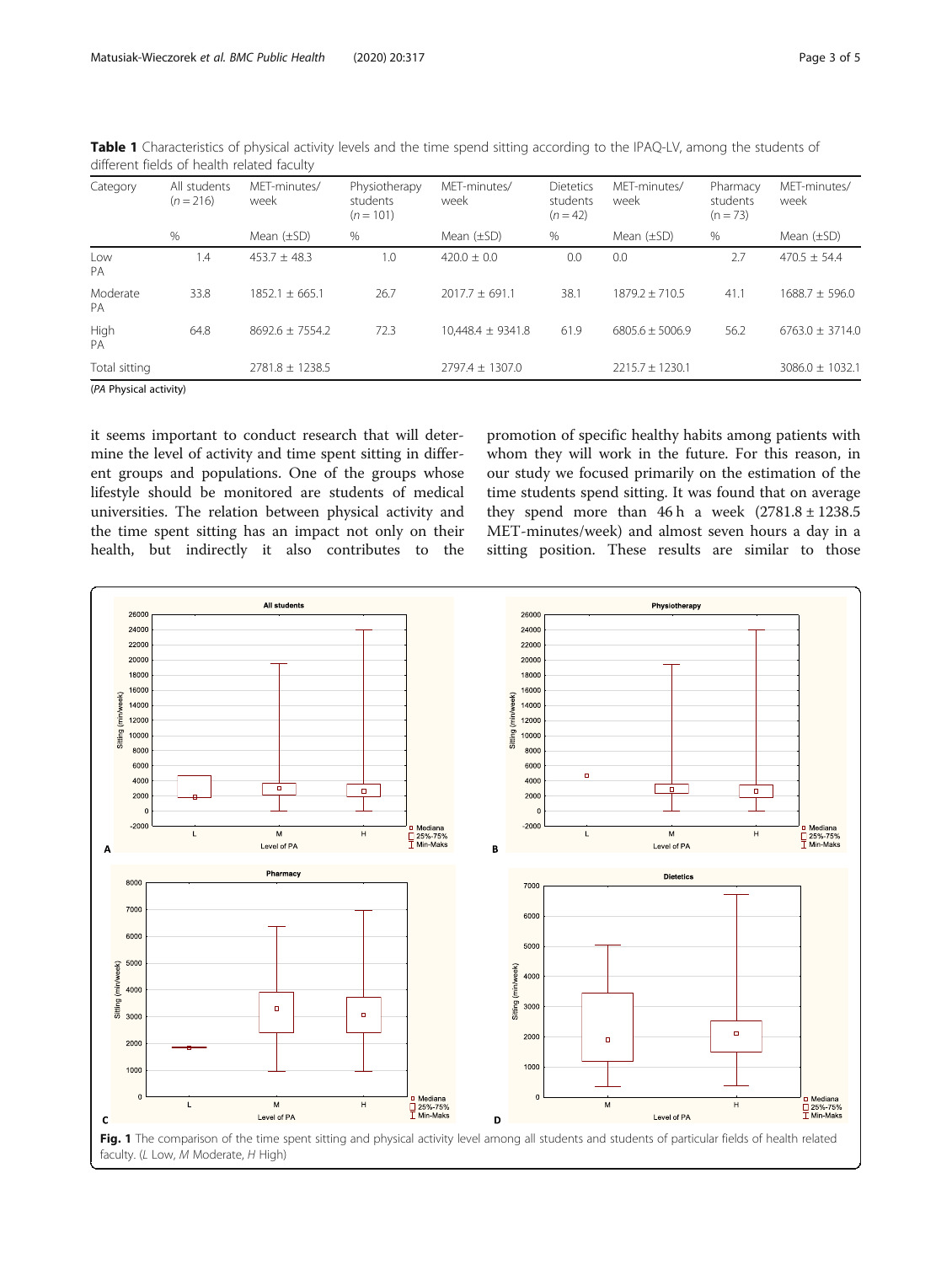obtained in the other studies. For example, Papathanasiou et al. noticed that students spent more than seven hours a day (about 50 h a week) sitting [\[19](#page-4-0)], while Loginov et al. observed that students of general universities spent about 50 h a week sitting and those studying at technical universities about 44 h [\[20](#page-4-0)]. Another study assessing physical activity and sedentary time among students, however, conducting with using accelerometers not IPAQ, also showed that they spent on average 458.6 min/day being involved in sedentary activities, which corresponded to almost eight hours a day and 54 h a week [\[15](#page-4-0)].

The collected data enabled us to make a comparison between the level of physical activity and time spent sitting among the health related faculty students. Most of the students were highly or moderately physically active regardless of how much time they spent sitting. Rosenberg et al. showed that the participants who were sitting a lot were classified as representing physical activity categories just like those who were sitting the least [[6\]](#page-4-0). In turn, Bauman et al. observed that as the time spent sitting became longer, the low level of physical activity increased whereas the high level decreased [[1\]](#page-4-0).

Based on the above-mentioned research it can be said that time spent sitting is not associated with physical activity. That is why it can-not be directly interpreted that people who spend many hours sitting are inactive. Much more often they follow current recommendations for physical activity and can be classified as moderately or even highly active people. For example, students who spend most of the day learning in a sitting position can also go to the gym or choose swimming or cycling for a couple of hours during the week. This way they are simultaneously sedentary and physically active people.

A major strength of this study is that we focused on health related faculty students, because this group of students has so far been rarely analyzed. We chose students of Physiotherapy, Pharmacy and Dietetics because in their future work they will spend many hours with their patients, during which they establish a close relationship, thanks to which they often become a role model and can transfer important knowledge about an active lifestyle.

Our study has some limitations. First of all, the number of students in particular fields of health related faculty were not the same, which could have influenced the results. However, this is due to the number of students in individual fields of study. Some fields are very numerous, while others are not.

Secondly, we used the IPAQ and self-report surveys, which may result in over- or underestimation of the results. On the other hand, the IPAQ is a widely used tool for assessment of physical activity and time spent sitting. It can be used in large study populations since it is inexpensive, simple and non-invasive  $[6, 18, 19, 21, 22]$  $[6, 18, 19, 21, 22]$  $[6, 18, 19, 21, 22]$  $[6, 18, 19, 21, 22]$  $[6, 18, 19, 21, 22]$  $[6, 18, 19, 21, 22]$  $[6, 18, 19, 21, 22]$  $[6, 18, 19, 21, 22]$  $[6, 18, 19, 21, 22]$  $[6, 18, 19, 21, 22]$ . Its validity and reliability have been proven in numerous studies [[6,](#page-4-0) [23](#page-4-0)–[25](#page-4-0)]. Moreover, to avoid the problem of misreporting due to a lack of understanding of the IPAQ questions [\[22\]](#page-4-0), we introduced an interviewer to the study, so our results can be compared with other international studies.

Future research on sedentary behaviours should be conducted on large, standardized groups using objective measurement methods. It is worth assessing the time spent sitting in different areas of life  $[1, 6]$  $[1, 6]$  $[1, 6]$  $[1, 6]$  as well as the types of sedentary activities to which people devote the most time because not all of them are equally harmful to health  $[4]$  $[4]$ . This will allow for supplementing healthy lifestyle recommendations with information on time spent sitting. It may be useful for many people to determine the minimum time spent sitting that is safe for health [[1](#page-4-0), [3](#page-4-0)]. Research has shown that modification of sedentary behaviours may bring more promising results in terms of promoting a healthy lifestyle than increasing a physical activity level [\[5](#page-4-0)].

#### Conclusions

Based on the obtained results, many hours spent sitting should not be associated with physical inactivity. Most of the students of health related faculty perform physical activity but at the same time spend too much time in sitting position. Therefore, different university programmes should be develop to give more opportunities for students to be more active during their university classes. Moreover, while monitoring sedentary behaviour it would be recommended to complete it by physical activity assessment.

#### Abbreviations

H: High; IPAQ/IPAQ-LV: the International Physical Activity Questionnaire/ the International Physical Activity Questionnaire-long version; L: low; M: moderate; MET: the metabolic equivalent of task; PA: the physical activity; vs: versus

#### Acknowledgements

Not applicable.

#### Authors' contributions

Concept/idea/research design (EMW, AL, EK, AJ), Writing (EMW, AL), Data collection (EMW, AL, EK), Data analysis (EMW, AL), Project management (EMW, AL, AJ), Providing participants (EMW, AL EK), Providing facilities/ equipment (EMW, AL), Consultation (AJ). All authors read and approved the final manuscript.

#### Funding

This research did not receive any specific grant from funding agencies in the public, commercial, or not-for-profit sectors.

#### Availability of data and materials

All data generated or analysed during this study are included in this published article.

#### Ethics approval and consent to participate

This study was approved by Medical University of Lodz (RNN/169/11/KE), and all volunteers provided written informed consent prior to participating.